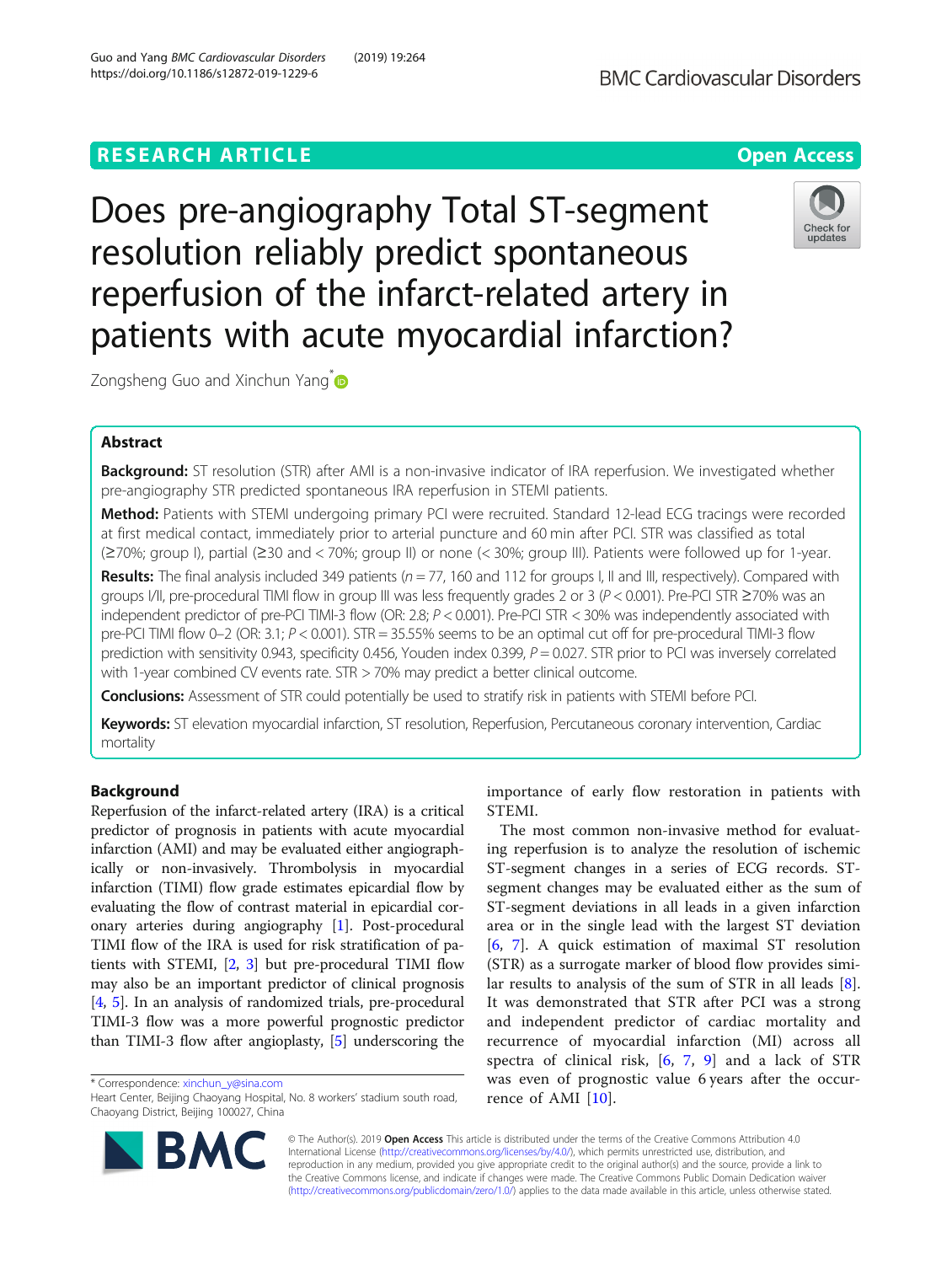Although pre-procedural TIMI flow is recognized to be a reliable predictor of cardiac mortality in patients with STEMI, the prognostic value of STR preceding primary PCI is still not well established. In this study, we evaluated whether pre-angiography STR reliably predicted spontaneous reperfusion of the IRA in patients with AMI undergoing primary PCI. Furthermore, we investigated whether pre-angiography STR was related to enzymatic infarct size or clinical prognosis.

# Methods

## Study population

From January 2015 to July 2017, we prospectively recruited 366 patients with STEMI using the following inclusion criteria: chest pain lasting > 30 min; ST-segment elevation on the electrocardiogram (ECG) in ≥2 adjacent leads (≥0.2 mV in leads V1–3 and ≥ 0.1 mV in all other leads); the maximal levels of the enzymes, creatine kinasemuscle/brain (CK-MB) and cardiac troponin I (cTnI) were elevated to three times the upper limit of normal [\[11\]](#page-6-0); and referral for primary PCI was made within the first 6–12 h after symptom onset [[12](#page-6-0)]. The exclusion criteria were: primary PCI of the left main coronary artery, left bundle branch block, accelerated idioventricular rhythm, ventricular fibrillation or paced rhythm before the procedure (these patients were excluded due to the distinctive ECG pattern observed in such cases); hemodynamic instability before the procedure; previous AMI; previous coronary artery bypass graft (CABG); and refusal to participate in the study. The diagnosis was made and medication, angiography and PCI performed by experienced cardiologists. The study complied with the Declaration of Helsinki. The ethics committee of Beijing Chao-Yang Hospital approved the study protocol, and written informed consent was obtained from each patient.

# Medication and PCI

All patients received an oral loading dose of clopidogrel (600 mg) and aspirin (300 mg) immediately after confirmation of STEMI. A bolus of unfractionated heparin (100 IU/kg) was given intravenously before the procedure. Use of a platelet glycoprotein IIb/IIIa inhibitor before PCI was at the discretion of the interventional cardiologist; if administered, the heparin dose was reduced to 70 IU/kg. PCI was carried out in all patients using a standard method  $[12]$ . Other medications used after PCI were given in accordance with current STEMI guidelines [\[12\]](#page-6-0) and included clopidogrel (75 mg/d) and aspirin (100 mg/d) indefinitely.

The initial laboratory findings, physical examination findings, coronary risk factors, Killip class and left ventricular ejection fraction on echocardiography were acquired by protocol at admission. Total ischemic time

(the time from symptom onset to first balloon inflation) was recorded in all patients.

CK-MB and cTnI levels were tested on admission and at 0, 6, 12 and 24 h after PCI. The peak values of CK-MB and cTnI were used as criteria to evaluate enzymatic infarct size [\[13\]](#page-6-0). Two-dimensional echocardiography to evaluate left ventricular function was performed on admission and prior to discharge. The 30-day, 6-month and 1-year follow-up was performed by outpatient visit or telephone interview. All-cause death, cardiac death and major cardiovascular (CV) events (including myocardial infarction, revascularization [PCI or CABG], stroke, heart failure and cardiac death) were recorded at each follow-up visit.

# Evaluation of electrocardiographic findings

Standard 12-lead ECG tracings (paper speed, 25 mm/s; amplification, 10 mm/mV) were recorded at three occasions: 1) at first medical contact when STEMI was confirmed and pharmacologic intervention was initiated (on admission or in the ambulance); 2) immediately prior to arterial puncture; and 3) 60 min after PCI. ECG data were evaluated independently by two ECG technicians (each with > 5 years of experience), who were blinded to each other's analyses and to the clinical characteristics and coronary angiography findings of the patients. STsegment deviations were calculated for all ECG traces by the two technicians and averaged.

ST-segments were measured at the J point relative to the preceding TP segment (isoelectric line). ST elevation was considered if it was  $\geq 0.25$  mV in men aged < 40 years,  $\geq 0.2$ mV in men aged > 40 years, or  $\geq 0.15$  mV in women in leads V2 and V3 and/or  $\geq$  0.1 mV in other leads, in accordance with current guidelines [[12](#page-6-0)]. The summed STsegment deviation was calculated by adding the STsegment elevations in all infarct-related leads and ST-segment depressions in all reciprocal leads [[6,](#page-6-0) [14](#page-6-0)]. For anterior infarction, the sum of the ST-segment elevations in leads V1 to V6, I and aVL was added to the sum of the STsegment depressions in leads II, III and aVF. For inferior infarction, the sum of the ST-segment elevations in leads II, III and aVF (and I, aVL, V5 and V6 if present) was added to the sum of the ST-segment depressions in leads V1 to V4. Pre-PCI STR was classified as total (resolution of the initial ST-segment elevation by  $\geq 70\%$ ), partial ( $\geq 30$  and < 70%) or none  $($  < 30%)  $[8]$  $[8]$  $[8]$ .

# Analysis of angiographic findings

Coronary angiography was performed in all patients. Qualitative and quantitative analyses were made independently by two cardiologists (each with  $> 8$  years of experience), who were blinded to the clinical and ECG characteristics; any inconsistencies were resolved by discussion. The culprit artery, or infarct related artery (IRA) was identified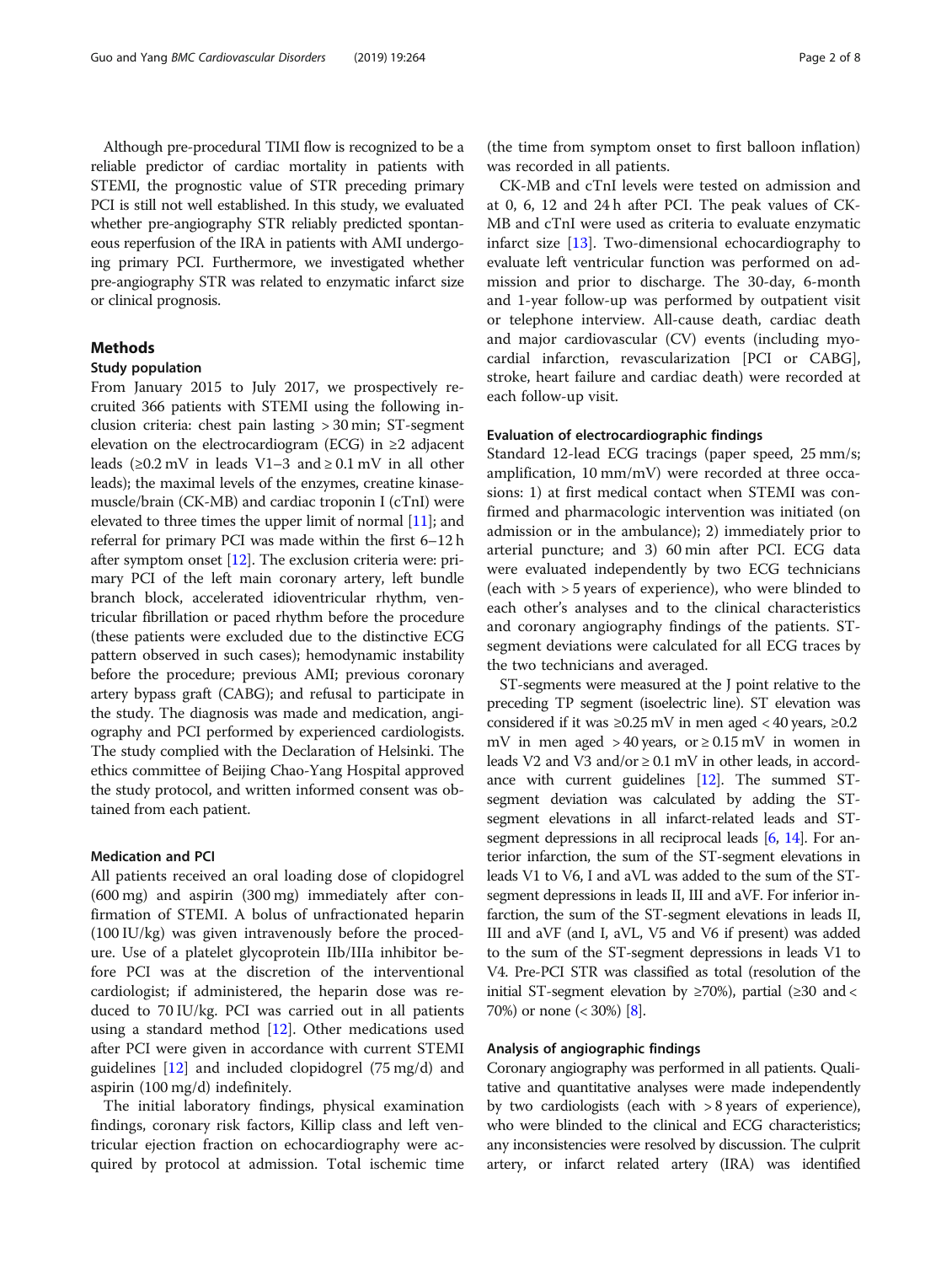according to the presence of thrombus, total occlusion, or delayed anterograde flow. The flow of the IRA prior to and after PCI was graded as TIMI grade 0 (no perfusion), 1 (penetration without perfusion), 2 (partial perfusion) or 3 (complete perfusion) according to the Thrombolysis in Myocardial Infarction (TIMI) flow classification [[15](#page-6-0)]. Successful PCI was defined as post-procedural TIMI-3 flow in the IRA, with a residual stenosis ≤20%, and absence of clear dissection, thrombus or perforation within the revascularized vessel.

The primary study objective was to evaluate whether pre-angiography STR was predictive of spontaneous reperfusion of the IRA in patients with STEMI undergoing primary PCI. Secondary objectives were to determine whether pre-angiography STR was related to enzymatic infarct size (assessed from the peak cTnI level) or clinical prognosis (assessed from the in-hospital cardiac mortality, 1-year cardiac mortality and the incidence of combined major cardiovascular events including myocardial infarction, revascularization [PCI or CABG], stroke, heart and failure and cardiac death).

## Statistical analysis

All analyses were performed using SPSS 20.0 (IBM Corp., Armonk, NY, USA). Normally distributed, continuous variables are expressed as means ± standard deviations (SDs) and were compared using ANOVA analysis. Categorical variables are expressed as absolute and relative frequencies. and were compared using the chi-squared test. To identify whether pre-procedural STR predicted IRA patency, logistic regression analysis was performed after adjustment for differences in baseline characteristics; odds ratios (ORs) and 95% confidence intervals (95%CIs) were calculated. We evaluated the diagnostic performance of STR at cutoffs of 30 and 70%. An optimal cutoff was expected to have a sensitivity of at least 90%. Correlations between variables were evaluated using Spearman's correlation coefficients (rS). Survival during follow-up was evaluated by the Kaplan-Meier method and log-rank test. A two-tailed Pvalue < 0.05 was considered statistically significant.

# Results

# Patient characteristics

Between January 2015 and July 2017, 366 of 833 patients with STEMI undergoing primary PCI in our department fulfilled the inclusion criteria and were enrolled in our study. Eight patients underwent primary PCI of the left main coronary artery and were excluded due to the distinctive ECG pattern and prognosis. A further 9 patients failed PCI or underwent CABG and were also excluded due to the distinctive prognosis in such cases. Therefore, a total of 349 patients (257 male and 92 female) were included in the analysis of the pre−/post-procedural ECG, angiography data and follow-up information. Follow-up

data at 1 year were obtained from 335 (98%) of the 342 patients who were discharged from hospital alive.

Patients were divided into 3 groups based on preangiography STR: group I (STR  $\geq$ 70%),  $n = 77$  (22%); group II (30%  $\leq$  STR<70%),  $n = 160$  (46%); and group III (STR < 30%),  $n = 112$  (32%). The baseline and procedural characteristics of the study cohort are presented in Table [1](#page-3-0). Except for a higher percentage of patients with diabetes mellitus in group III ( $P = 0.03$ ), the patients were comparable between groups with respect to age, gender, risk factors, blood pressure, heart rate, infarct localization, stent implantation, discharge medication and general characteristics of the diseased vessels.

### Myocardial perfusion

Peak values of cTnI and CK-MB (used as indicators of enzymatic infarct size) [[13](#page-6-0)] were significantly higher in group III than in the other groups (cTnI,  $P < 0.001$ ; CK-MB,  $P <$ 0.01; Table [1](#page-3-0)). Prior to PCI, TIMI-0 flow in the IRA was observed more frequently in group III than in groups I and II ( $P < 0.001$ ), while TIMI-2 and TIMI-3 flow were observed more often in groups I and II than in group III  $(P < 0.001$ ; Table [1](#page-3-0), Fig. [1](#page-3-0)). The interval from symptom onset to balloon dilation did not differ significantly between groups.

Correlation analysis indicated that STR prior to PCI was inversely correlated with impaired TIMI flow (grade 0–2) at initial angiography ( $rS = -0.513$ ,  $P < 0.05$ ), peak cTnI value ( $rS = -0.484$ ,  $P < 0.01$ ) and peak CK-MB value ( $rS =$ − 0.526; P < 0.01). Logistic regression identified complete STR (> 70%) prior to emergency angiography as an independent predictor of pre-procedural TIMI-3 flow (OR: 2.8; 95%CI: 1.3–4.8; P < 0.001), while non-STR (< 30%) prior to emergency angiography was independently associated with impaired pre-procedural perfusion (TIMI flow 0–2) (OR: 3.1; 95%CI: 1.9–5.0; P < 0.001). ROC curve indicated STR = 35.55% an optimal cut off for pre-procedural TIMI-3 flow prediction with sensitivity 0.943, specificity 0.456, Youden index 0.399,  $P = 0.027$ , It seems more effective than 70% and 30% as a prediction of TIMI-3 flow (Sensitivity 0.995, specificity 0.414, Youden index 0.368 for STR =30%; Sensitivity 0.445, specificity 0.858, Youden index 0.313 for STR =70%;) (Fig. [2,](#page-4-0) Table [2\)](#page-4-0).

Stent implantation was comparable among the three groups (Table [1\)](#page-3-0), although the proportion of patients treated with platelet glycoprotein IIb/IIIa inhibitors was higher in group III than in the other groups ( $P = 0.03$ ). Successful recovery of TIMI-3 flow after PCI was less frequent in group III than in groups I and II ( $P = 0.03$ ; Table [1,](#page-3-0) Fig. [1](#page-3-0)). Patients in groups I and II had a higher left ventricular ejection fraction before discharge than patients in group III ( $P = 0.02$ ).

# Clinical outcome

Overall in-hospital cardiac mortality was 2.0% (2/160 in group II and 5/112 in group III, no in hospital death in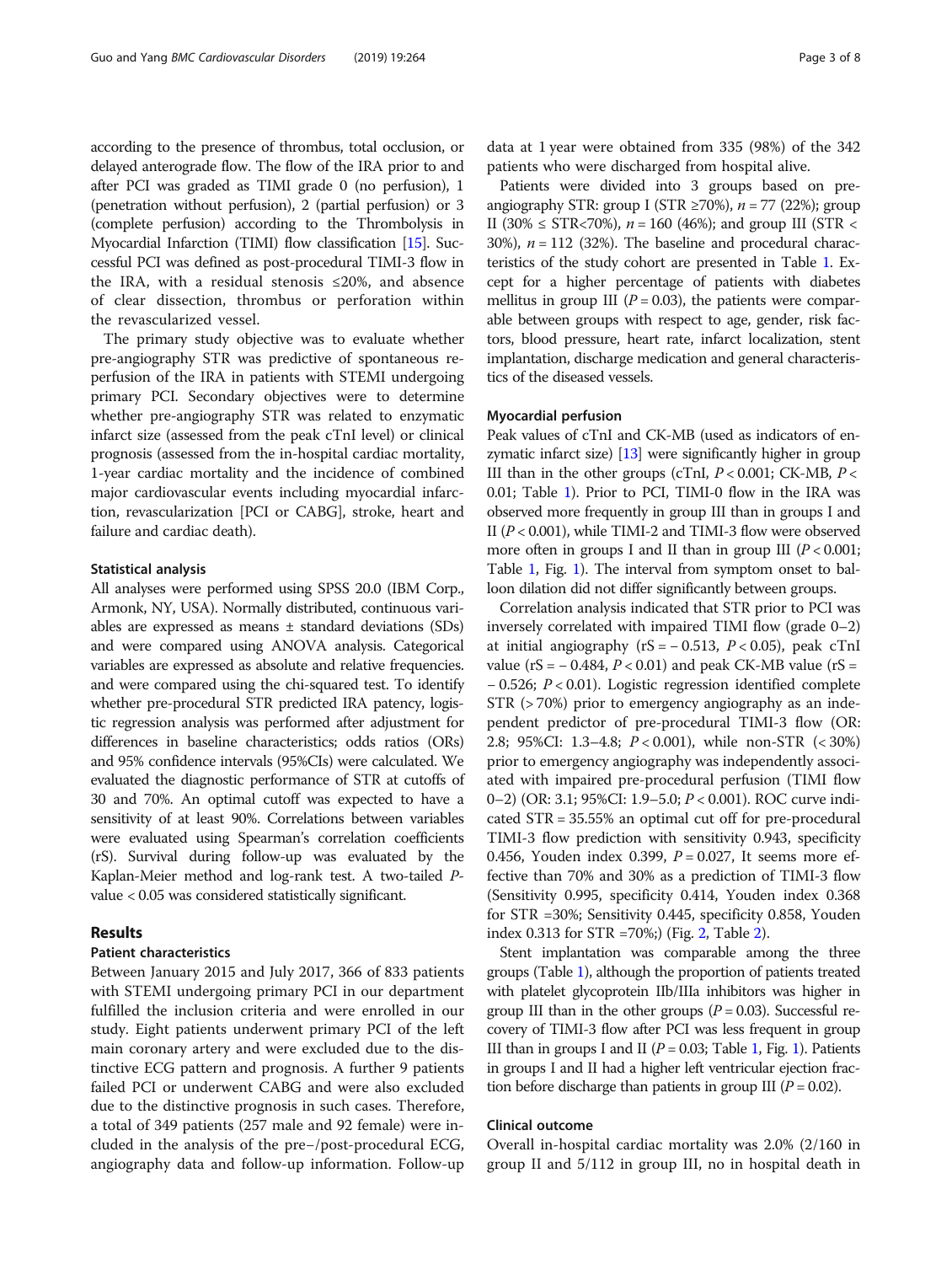| Variable                                     | $STR \geq 70\%$<br>n = 77<br>(22%) | $30\% \leq$ STR<br>< 70%<br>$n = 160(46%)$ | $STR < 30\%$<br>$n = 112$<br>(32%) | P                |
|----------------------------------------------|------------------------------------|--------------------------------------------|------------------------------------|------------------|
| Patient characteristics                      |                                    |                                            |                                    |                  |
| Age (years)                                  | $61.2 \pm 7.3$                     | $62.1 \pm 8.4$                             | $60.0 \pm 7.8$                     | 0.12             |
| Male (%)                                     | 75.3                               | 74.4                                       | 71.4                               | 0.15             |
| Smoking (%)                                  | 55.8                               | 52.5                                       | 58.0                               | 0.26             |
| Hypercholesterolemia<br>(% )                 | 41.6                               | 37.5                                       | 40.2                               | 0.54             |
| Diabetes mellitus (%)                        | 9.1                                | 12.5                                       | 21.4                               | 0.03             |
| Renal insufficiency (%)                      | 5.2                                | 5.6                                        | 8.0                                | 0.09             |
| Previous infarction (%)                      | 6.5                                | 7.5                                        | 8.9                                | 0.14             |
| Heart rate (bpm)                             | $75.6 \pm 8.2$                     | $72.0 \pm 9.3$                             | $77.9 \pm 7.7$                     | 0.87             |
| Killip class $> 1$ (%)                       | $11.4 \pm 3.2$                     | $15.8 \pm 3.8$                             | $19.4 \pm 4.6$                     | 0.08             |
| Left ventricular ejection<br>fraction (%)    | $56.6 \pm 7.9$                     | $52.0 \pm 8.2$                             | $42.4 \pm 7.6$                     | 0.02             |
| Home medication (%)                          |                                    |                                            |                                    |                  |
| Aspirin                                      | 21.3                               | 24.1                                       | 22.6                               | 0.12             |
| Clopidogrel                                  | 6.2                                | 5.7                                        | 5.2                                | 0.64             |
| <b>Statins</b>                               | 16.4                               | 17.7                                       | 15.7                               | 0.55             |
| $\beta$ blockers                             | 12.4                               | 14.1                                       | 13.8                               | 0.76             |
| <b>ACE inhibitors/ATII</b><br>antagonists    | 27.3                               | 24.5                                       | 25.7                               | 0.14             |
| Ischemia characteristics                     |                                    |                                            |                                    |                  |
| Total ischemic<br>time (min) $*$             |                                    | $445.6 \pm 46.2$ $481.7 \pm 48.4$          | 473.0 $\pm$<br>41.3                | 0.07             |
| Anterior MI (%)                              | 45.5                               | 40.0                                       | 42.8                               | 0.13             |
| Non-anterior MI (%)                          | 54.5                               | 60.0                                       | 57.2                               | 0.45             |
| Maximal cTnl (ng/mL)                         | $0.54 \pm 0.08$                    | $2.82 \pm 0.25$                            | $6.03 \pm$<br>0.52                 | $\,<\,$<br>0.001 |
| Creatine kinase-MB<br>(U/L)                  | $54.0 \pm 6.3$                     | $168.0 \pm 14.4$                           | $276.0 \pm$<br>26.3                | $\,<$<br>0.01    |
| Multi vessel disease (%)                     | 35.0                               | 32.5                                       | 33.9                               | 0.41             |
| Initial TIMI flow (%)                        |                                    |                                            |                                    |                  |
| 0                                            | 14.3                               | 36.3                                       | 80.4                               | $\leq$<br>0.001  |
| 1                                            | 7.8                                | 9.4                                        | 6.3                                | 0.45             |
| 2                                            | 26.0                               | 26.9                                       | 9.8                                | $\,<\,$<br>0.001 |
| 3                                            | 51.9                               | 27.5                                       | 3.5                                | $\,<$<br>0.001   |
| Baseline Rentrop<br>classification (%)       |                                    |                                            |                                    |                  |
| $0 - 1$                                      | 62                                 | 66                                         | 59                                 | 0.23             |
| $2 - 3$                                      | 38                                 | 34                                         | 41                                 | 0.26             |
| Treatment characteristics (%)                |                                    |                                            |                                    |                  |
| Stent implantation                           | 93.5                               | 95.6                                       | 95.5                               | 0.54             |
| Platelet glycoprotein<br>Ilb/Illa inhibitors | 42.9                               | 48.8                                       | 57.1                               | 0.03             |

<span id="page-3-0"></span>Table 1 Clinical characteristics and outcomes stratified by ST resolution (STR)

|  | Table 1 Clinical characteristics and outcomes stratified by ST |  |  |  |
|--|----------------------------------------------------------------|--|--|--|
|  | resolution (STR) (Continued)                                   |  |  |  |

| Variable                               | $STR \geq 70\%$<br>$n = 77$<br>(22%) | $30\% \leq$ STR<br>< 70%<br>$n = 160(46%)$ | $STR < 30\%$ $P$<br>$n = 112$<br>(32%) |      |
|----------------------------------------|--------------------------------------|--------------------------------------------|----------------------------------------|------|
| Post-procedural TIMI flow (%)          |                                      |                                            |                                        |      |
| 0                                      | 1.3                                  | 1.2                                        | 2.7                                    | 0.02 |
| 1                                      | 1.3                                  | 4.4                                        | 8.0                                    | 0.01 |
| 2                                      | 6.5                                  | 9.4                                        | 21.4                                   | 0.01 |
| 3                                      | 90.9                                 | 85.0                                       | 67.9                                   | 0.03 |
| Medical treatment<br>at discharge (%)* |                                      |                                            |                                        |      |
| Aspirin                                | 100                                  | 100                                        | 100                                    | 1    |
| Clopidogrel                            | 100                                  | 100                                        | 100                                    | 1    |
| <b>Statins</b>                         | 100                                  | 100                                        | 100                                    | 1    |
| β-blockers                             | 96.1                                 | 98.1                                       | 94.4                                   | 0.42 |
| ACE inhibitor/ATII<br>antagonists      | 64.9                                 | 59.5                                       | 65.4                                   | 0.56 |

cTnI: cardiac troponin I; MI: myocardial infarction; STR: ST resolution; TIMI: thrombolysis in myocardial infarction. \* interval from symptom onset to balloon dilation. ACE: angiotensin converting enzyme; ATII: angiotensin receptor subtype II; CV: cardiovascular; STR: ST resolution; TIMI: thrombolysis in myocardial infarction

group 1). Medical therapy at discharge was comparable among groups. One-year follow-up data were not available for 7 discharged patients (3 in group III, 3 in group II and 1 in group I). There were additional 10 cardiac deaths (2 in group I, 3 in group II and 5 in group III) in the 1-year follow-up analysis. Cumulative 1-year cardiac mortality rate of all patients was 4.9%, 2.6% in group I, 3.1% in group II, and 8.9% in group III, Log Rank = 8.389. P = 0.015 (Fig. [3](#page-5-0)); 82 out of 349 subjects (23.5%) experienced at least one CV event, 11 in group I (14.3%), 32 in group II (20.0%) and 39 in group III (34.8%), Log Rank =  $8.389$ . P =  $0.015$  (Fig. [4\)](#page-5-0). Patients with better pre-

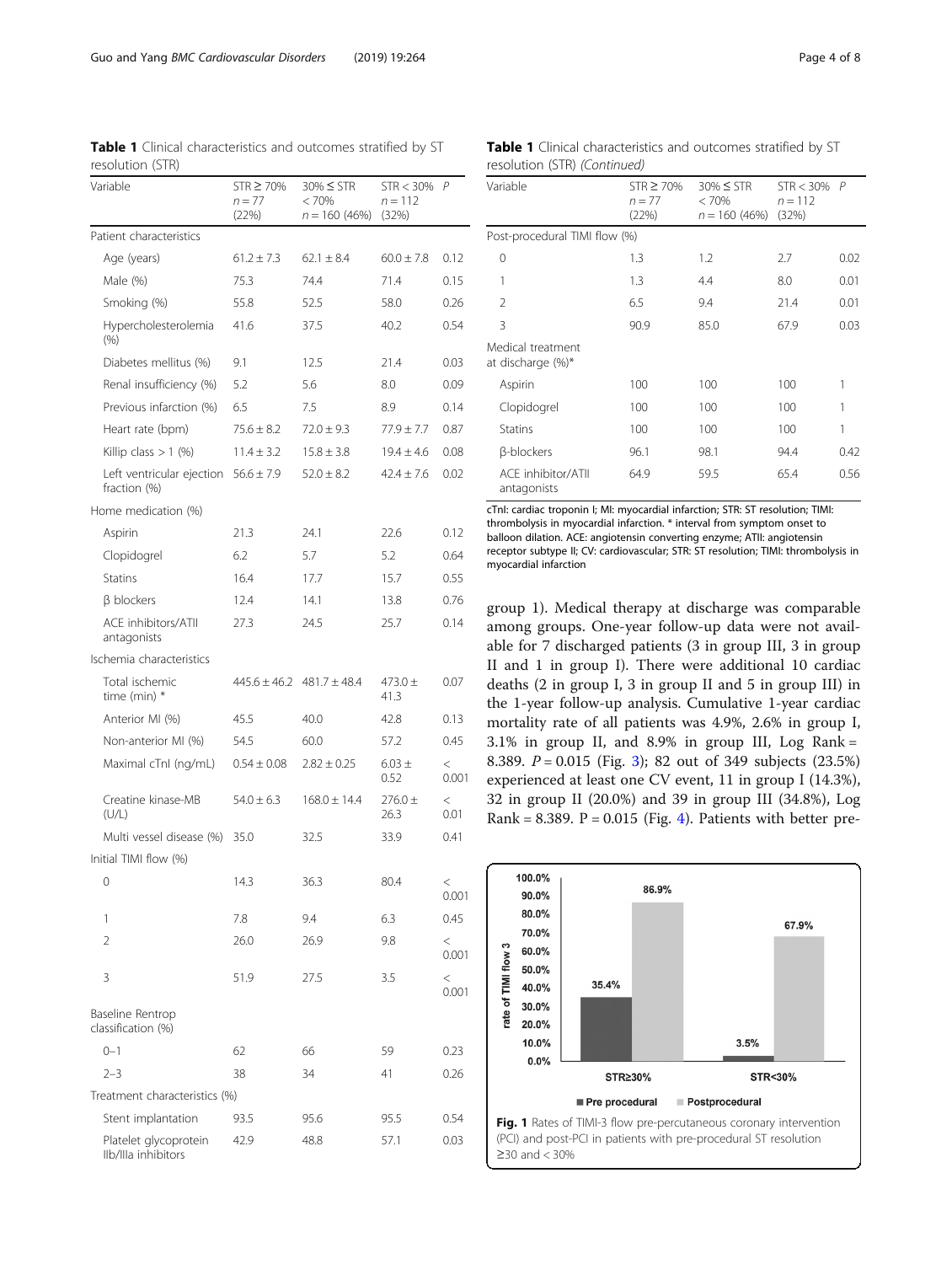<span id="page-4-0"></span>

PCI STR showed improved in-hospital survival, 1-year survival and event-free survival.

# **Discussion**

Tissue perfusion may be assessed using angiography or electrocardiographic parameters (e.g. STR) [\[16](#page-6-0), [17](#page-7-0)]. Both angiography and STR can be used to quantify the magnitude of myocardial reperfusion before or after thrombolysis and/or primary PCI. TIMI flow  $\geq 2$  prior to thrombolysis or PCI is associated with a smaller enzymatic infarct size and better clinic prognosis independent of the time of reperfusion  $[4, 18]$  $[4, 18]$  $[4, 18]$  $[4, 18]$ . Although the relation of STR with enzymatic infarct size [\[19,](#page-7-0) [20](#page-7-0)] and cardiac mortality [[8,](#page-6-0) [21](#page-7-0)] in patients treated with thrombolytic therapy has been demonstrated by clinical studies, the impact of pre-angiography STR on the prognosis of patients after primary PCI is still being investigated.

Our study investigated the value of pre-procedural ECG for predicting coronary reperfusion and clinical

**Table 2** Accuracy of STR to predict pre-procedural TIMI flow 3

| <b>STR</b> | Sensitivity | Specificity | Youden index | $P$ value |
|------------|-------------|-------------|--------------|-----------|
| 30%        | 0.955       | 0.414       | 0.368        | > 0.05    |
| 70%        | 0.455       | 0.858       | 0.313        | > 0.05    |
| 35.55%     | 0.943       | 0.456       | 0.399        | 0.027     |

outcome. The average symptom onset-to-balloon time in our patients was 7.8 h. STR prior to PCI was inversely correlated with impaired TIMI flow at initial angiography and with enzymatic infarct size (assessed from peak cTnI and CK-MB values).

Verouden and colleagues concluded that STR is a poor indicator of spontaneous reperfusion [[22](#page-7-0)] and should not be used as a criterion to refrain from immediate coronary angiography in patients with STEMI. We partially agree with this viewpoint. When used as an indicator of spontaneous reperfusion, STR might be influenced by not only reperfusion of the IRA but also the collateral circulation, which could protect the threatened myocardium to some extent. In the absence of collateral flow, the myocardial area at risk (AAR) is the territory distal to the IRA. However, in the presence of collateral flow, the actual infarcted area would be the AAR minus the myocardium salvaged by collateral flow. The actual infarcted area is of great interest in studies evaluating the effectiveness of different reperfusion strategies and is a prognostic factor after STEMI [\[23](#page-7-0), [24](#page-7-0)]. This concept might partially explain the discrepancy in the predictive accuracy of STR with regard to solo IRA reperfusion. STR reflects cardiac cell physiology and thus is a surrogate marker of blood flow. This might explain why STR probably underestimates the severity of IRA TIMI flow to some extend. In our study a certain cut off STR < 35.55% was an independent predictor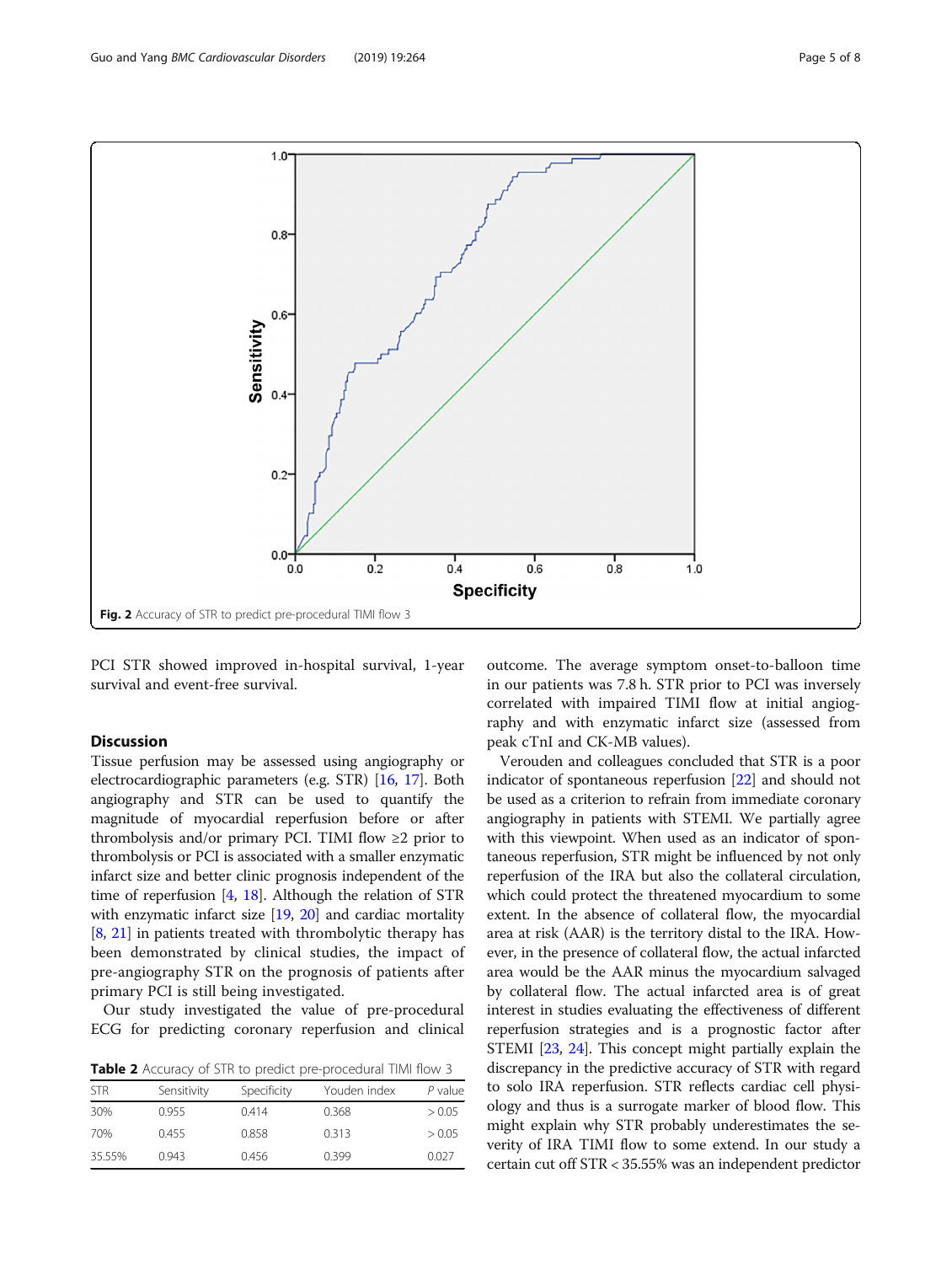<span id="page-5-0"></span>

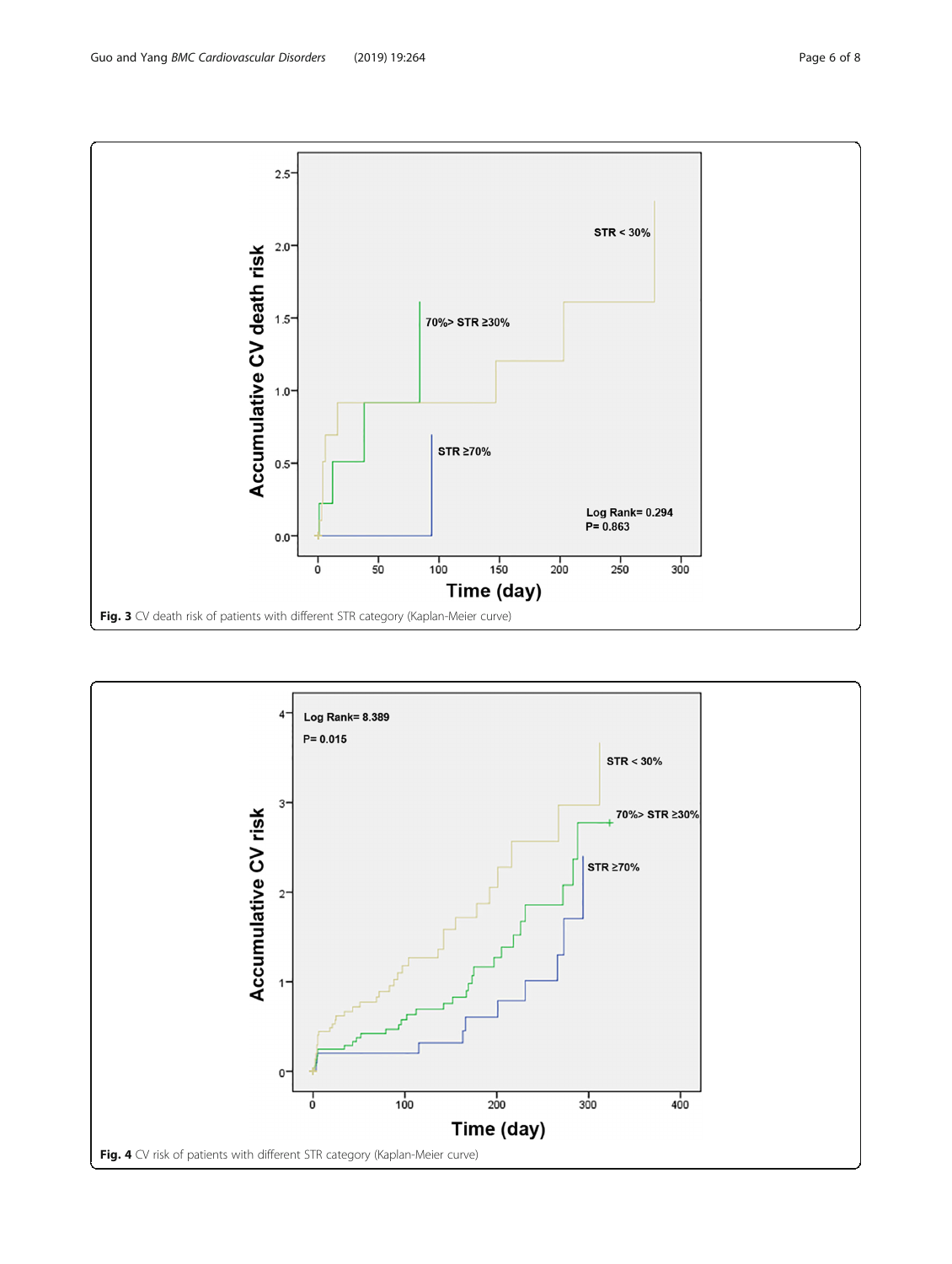<span id="page-6-0"></span>of impaired reperfusion (TIMI flow 0–2) with sensitivity 0.943, specificity 0.456, Youden index 0.399, P = 0.027. Although the summated ST elevation (sumSTE) at admission appears to be useful in the evaluation of AAR and hence prognosis, [\[25](#page-7-0), [26](#page-7-0)] we agree with Verouden and colleagues that there is no evidence to support the use of STR as a criterion for not performing immediate coronary angiography in patients with STEMI.

Some investigators have proposed analyzing the residual absolute sumSTE rather than its relative change as a surrogate outcome measure [6, [27](#page-7-0)]. Some researchers have documented the superiority of residual sumSTE over resSTE in the prediction of cardiac mortality [6, [28\]](#page-7-0). In our study, STR prior to PCI was inversely correlated with 1-year combined CV events rate. Furthermore, complete STR (> 70%) prior to emergency angiography may predict a better clinical outcome.

# Conclusions

We demonstrated that complete STR prior to emergency angiography was an independent predictor of TIMI flow pre-PCI as well as 1-year cardiac mortality rate and 1-year CV events rate. Clinically, STR may imply reperfusion of the AAR by both the IRA and collateral flow. Our findings support STR as a simple and rapid measure to identify the risk level in patients before PCI. Patients with persistent ST elevation should be given more medical attention due to their high inhospital and 1-year cardiac mortality rates. Further studies should be carried out in a multi-institution setting with a large sample size to avoid selection bias. In addition, a standardized STR measurement should be developed to increase its reliability and repeatability.

#### Abbreviations

AMI: Acute myocardial infarction; CABG: Coronary artery bypass graft; CK-MB: Creatine kinase-muscle/brain; IRA: Infarct-related artery; STR: ST resolution; TIMI: Thrombolysis in myocardial infarction

#### Acknowledgements

Not applicable.

#### Authors' contributions

ZSG and XCY carried out the studies, participated in collecting data, drafted the manuscript, performed the statistical analysis and participated in its design. Both authors read and approved the final manuscript.

#### Funding

This work was supported by the Beijing Key Laboratory funding (2017GXY-KFKT-03). The funders had no role in study design, data collection and analysis, decision to publish, or preparation of the manuscript.

### Availability of data and materials

The datasets used and/or analysed during the current study are available from the corresponding author on reasonable request.

#### Ethics approval and consent to participate

The study complied with the Declaration of Helsinki. The ethics committee of Beijing Chao-Yang Hospital approved the study protocol, and written informed consent was obtained from each patient.

### Consent for publication

Not applicable.

#### Competing interests

The authors declare that they have no competing interests.

### Received: 16 January 2019 Accepted: 21 October 2019 Published online: 26 November 2019

#### References

- 1. Rind E, Arbel Y, Finkelstein A, Keren G, Banai S. Angiographic evaluation of epicardial and microvascular coronary flow. Isr Med Assoc J. 2009;11:173–7.
- 2. De Luca G, Suryapranata H, van't Hof AW, de Boer MJ, Hoorntje JC, Dambrink JH, et al. Prognostic assessment of patients with acute myocardial infarction treated with primary angioplasty: implications for early discharge. Circulation. 2004;109:2737–43.
- 3. Halkin A, Singh M, Nikolsky E, Grines CL, Tcheng JE, Garcia E, et al. Prediction of mortality after primary percutaneous coronary intervention for acute myocardial infarction: the CADILLAC risk score. J Am Coll Cardiol. 2005;45:1397–405.
- 4. Brodie BR, Stuckey TD, Hansen C, Muncy D. Benefit of coronary reperfusion before intervention on outcomes after primary angioplasty for acute myocardial infarction. Am J Cardiol. 2000;85:13–8.
- 5. Stone GW, Cox D, Garcia E, Brodie BR, Morice MC, Griffin J, et al. Normal flow (TIMI-3) before mechanical reperfusion therapy is an independent determinant of survival in acute myocardial infarction: analysis from the primary angioplasty in myocardial infarction trials. Circulation. 2001;104:636–41.
- 6. McLaughlin MG, Stone GW, Aymong E, Gardner G, Mehran R, Lansky AJ, et al. Prognostic utility of comparative methods for assessment of ST-segment resolution after primary angioplasty for acute myocardial infarction: the controlled Abciximab and device investigation to lower late angioplasty complications (CADILLAC) trial. J Am Coll Cardiol. 2004;44:1215–23.
- 7. Buller CE, Fu Y, Mahaffey KW, Todaro TG, Adams P, Westerhout CM, et al. ST-segment recovery and outcome after primary percutaneous coronary intervention for ST-elevation myocardial infarction: insights from the assessment of Pexelizumab in acute myocardial infarction (APEX-AMI) trial. Circulation. 2008;118:1335–46.
- 8. Schroder R, Wegscheider K, Schroder K, Dissmann R, Meyer-Sabellek W. Extent of early ST segment elevation resolution: a strong predictor of outcome in patients with acute myocardial infarction and a sensitive measure to compare thrombolytic regimens. A substudy of the international joint efficacy comparison of Thrombolytics (INJECT) trial. J Am Coll Cardiol. 1995;26:1657–64.
- 9. Palmerini T, De Servi S, Politi A, Martinoni A, Musumeci G, Ettori F, et al. Prognostic implications of ST-segment elevation resolution in patients with STsegment elevation acute myocardial infarction treated with primary or facilitated percutaneous coronary intervention. Am J Cardiol. 2010;105:605–10.
- 10. Tomaszuk-Kazberuk A, Kozuch M, Bachorzewska-Gajewska H, Malyszko J, Dobrzycki S, Musial WJ. Does lack of ST-segment resolution still have prognostic value 6 years after an acute myocardial infarction treated with coronary intervention? Can J Cardiol. 2011;27:573–80.
- 11. Thygesen K, Alpert JS, White HD. Universal definition of myocardial infarction. Eur Heart J. 2007;28:2525–38.
- 12. Steg PG, James SK, Atar D, Badano LP, Blomstrom-Lundqvist C, Borger MA, et al. ESC guidelines for the management of acute myocardial infarction in patients presenting with ST-segment elevation. Eur Heart J. 2012;33:2569–619.
- 13. Ohlmann P, Monassier JP, Michotey MO, Berenger N, Jacquemin L, Laval G, et al. Troponin I concentrations following primary percutaneous coronary intervention predict large infarct size and left ventricular dysfunction in patients with ST-segment elevation acute myocardial infarction. Atherosclerosis. 2003;168:181–9.
- 14. De Luca G, Maas AC, Suryapranata H, Ottervanger JP, Hoorntje JC, Gosselink AT, et al. Prognostic significance of residual cumulative ST-segment deviation after mechanical reperfusion in patients with ST-segment elevation myocardial infarction. Am Heart J. 2005;150:1248–54.
- 15. Definitions used at TIMI trials. <http://www.timi.org>. Accessed August 1, 2008. Accessed.
- 16. Eitel I, Desch S, Sareban M, Fuernau G, Gutberlet M, Schuler G, et al. Prognostic significance and magnetic resonance imaging findings in aborted myocardial infarction after primary angioplasty. Am Heart J. 2009;158:806–13.